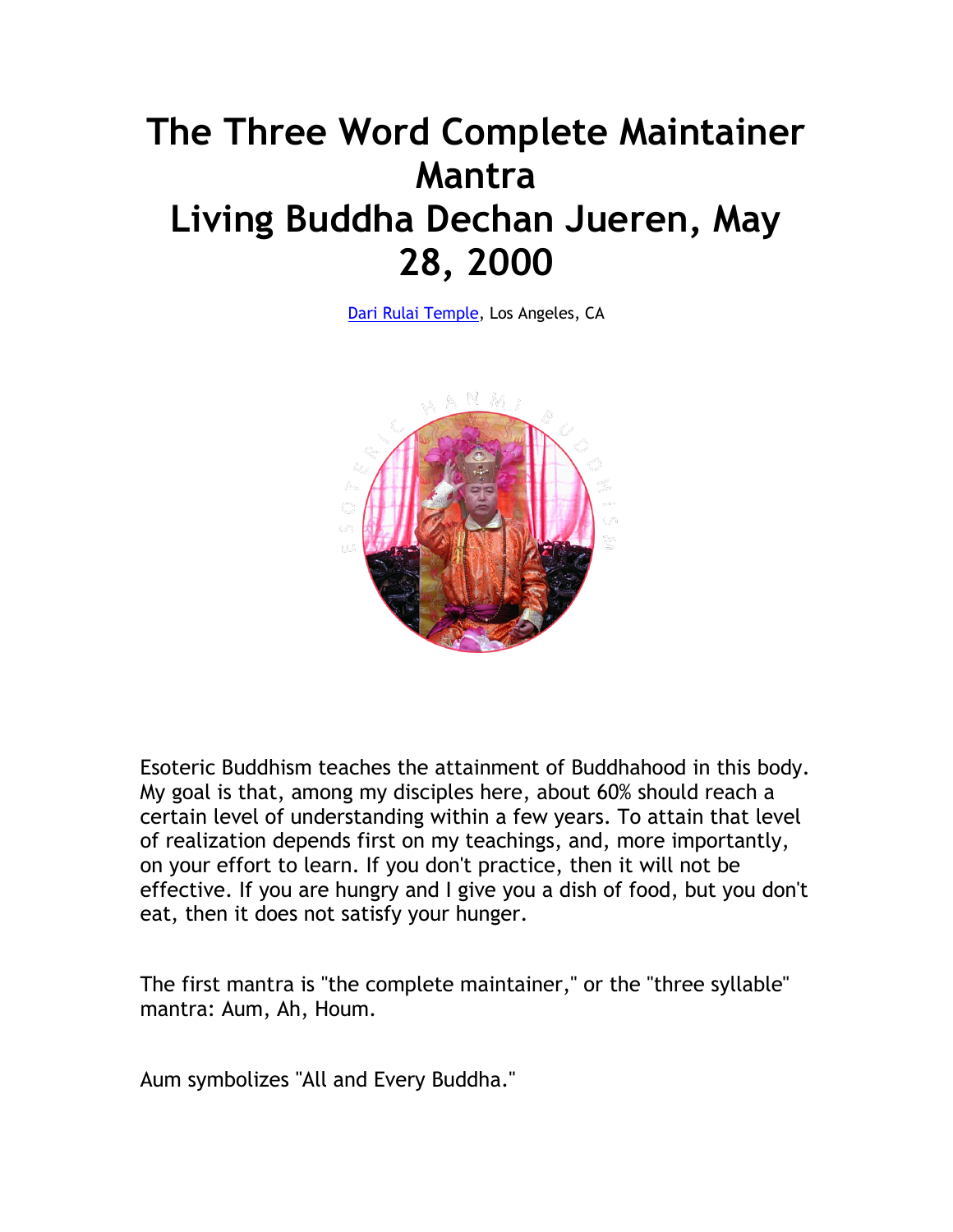Ah symbolizes "All and Every Bodhisatva."

Houm symbolizes "All and Every Vajra."

That's why this mantra is called "the complete maintainer."

The application of this mantra depends on the different temples, altars and rituals involved. If you are making an offering of food or money to the altar, this mantra symbolizes your intent. When you do a service, this mantra is a blessing for the service you are performing for a person.

For example, when you are making an incense offering to the Buddhas, take three sticks, light the fire at the tip, but do not blow on it. Just move it in a circle to encourage the fire. Do not use a broken piece of incense.

Every day make an incense offering as a way of practicing dharma. When you raise the incense sticks above your head, you are forming a mudra. Silently chant the three syllable mantra, and visualize as follows:

Aum - hold your hands in front of your crown, visualize, "My body, mind and speech are three as one as the Buddha."

Ah - hold your hands in front of your throat, visualize, "My mind is as pure as the lotus."

Houm - hold your hands in front of your heart, visualize, "My consciousness is a firm seed to attain the highest awareness."

After you have made the three movements, place the incense on the altar, the first stick goes in the middle, the others go on either side,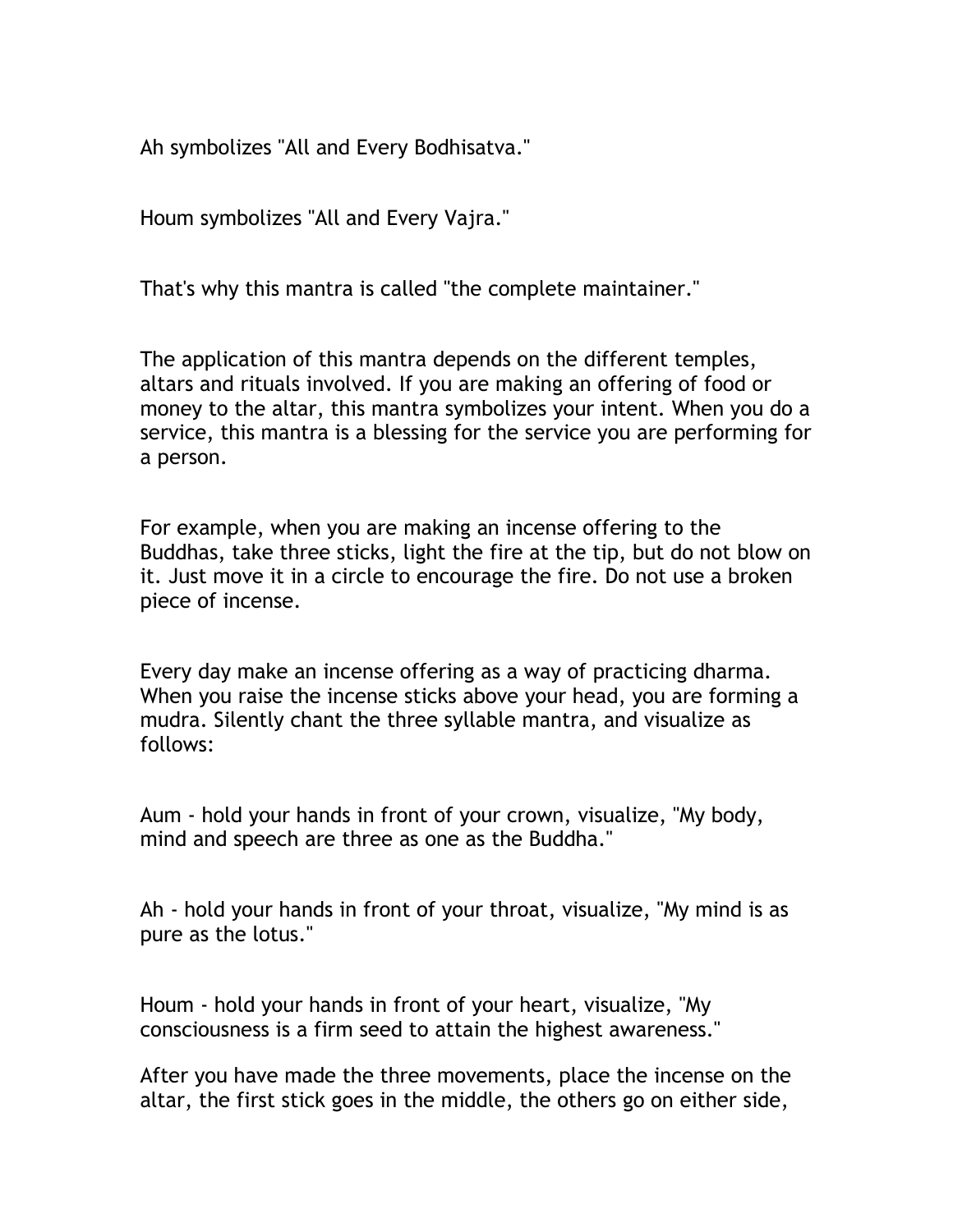left or right first doesn't matter, just as long as the tips of the three sticks line up.

Another use of this mantra is as follows:

Aum - visualize a brilliant white light nectar of elixirs enter the top of your head, wash through your body so all the karmas of your bodies through many lifetimes are quickly purified.

Ah - visualize a brilliant red light nectar of elixirs enter your throat and quickly purify the karma of your mouth in this life.

Houm - visualize a brilliant blue light nectar elixir enter your heart and

all the karmas of your mind through many lifetimes are quickly purified.

As you go through your day to day work, every moment think of these 3 things and you will quickly purify your body, mind and speech. You will receive blessings of every Buddha, Bodhisatva and Vajra.

Please take this knowledge into your heart so you will never forget it.

Until June 30, every day I will lead the chanting and I will teach you the "Tongue Dharma", the Surangama Dharma and many rituals and stories about how to attain enlightenment, so try to be here every day.

The main dharmas I will teach you this year are the Surangama - Heroic March and the Vajracita - Diamond Heart, and perhaps at the end of the year, the Lion's Roar and the Great Compassion.

You can also come to the temple during the day and learn from whoever is here.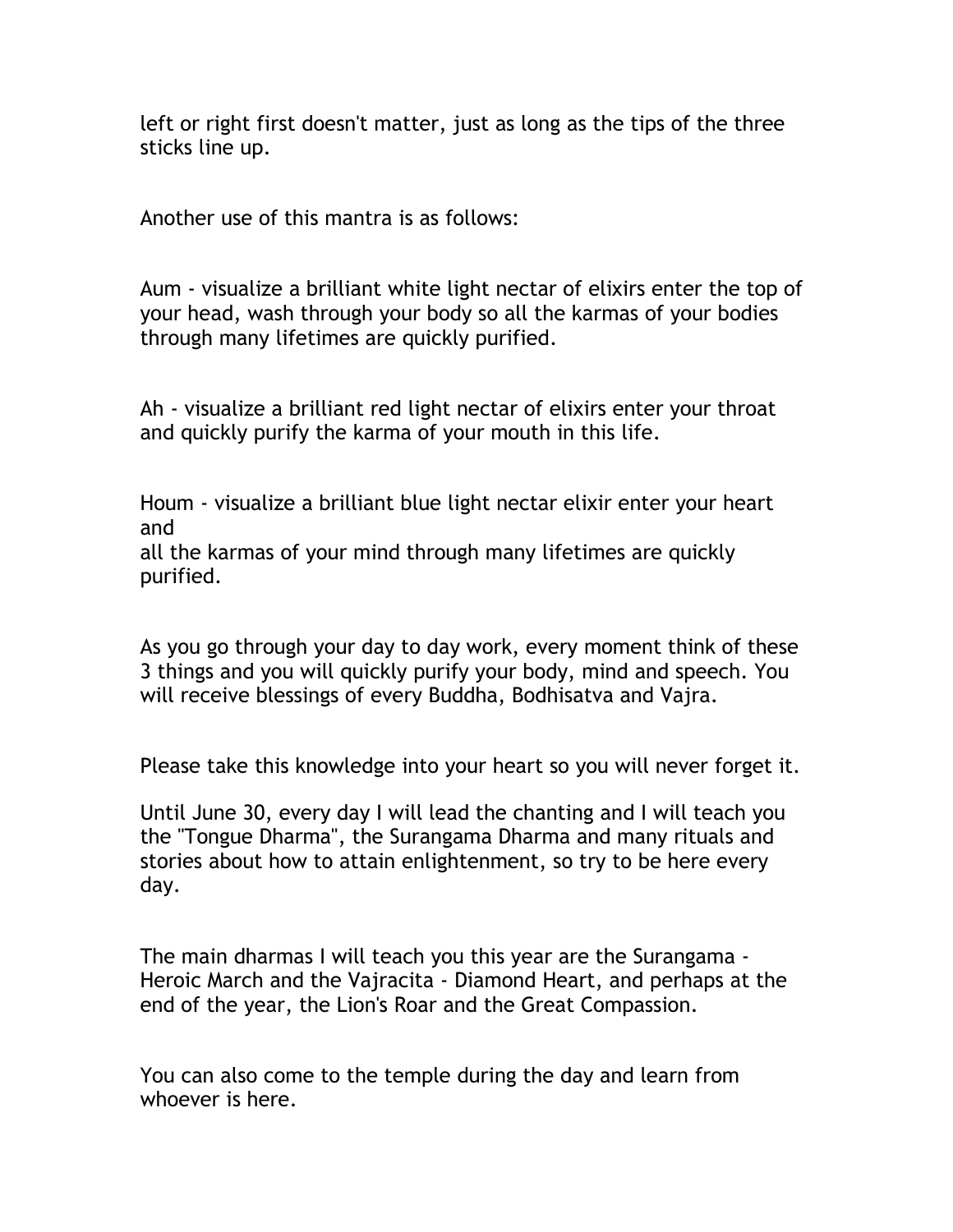My wish is for at least some of you to quickly attain to a certain level of understanding so you will know enough to go and teach others. Then you will be the light that leads everyone toward enlightenment, to help them rise to ever higher standards of attainment. On that day the Master and Kuo will no longer teach, and will just translate the dharma, sutras and tantras.

Questions and Answers by Kuo (not Master Yu)

Note that there is a nasal m on the end of the word Houm. We will not translate the meanings of the mantras, because they are difficult to translate.

After June 30, the master is likely to be traveling and Kuo will lead the teachings, supplemented by the other students.

After you light it, you circle the incense three times in either direction (it doesn't matter).

Aum - Buddha symbolizes the highest purity and awareness (white)

Ah - Bodhisatva symbolizes those on the path toward Buddhahood (red)

Houm - Vajra symbolizes the indestructible thunderbolt (the dark blue is the color of space of the night skies)

You should chant the Surangama mantra every day, any number of times, any time in the day. You can also listen to the meditation tapes if you have the time, but learn the mantra first.